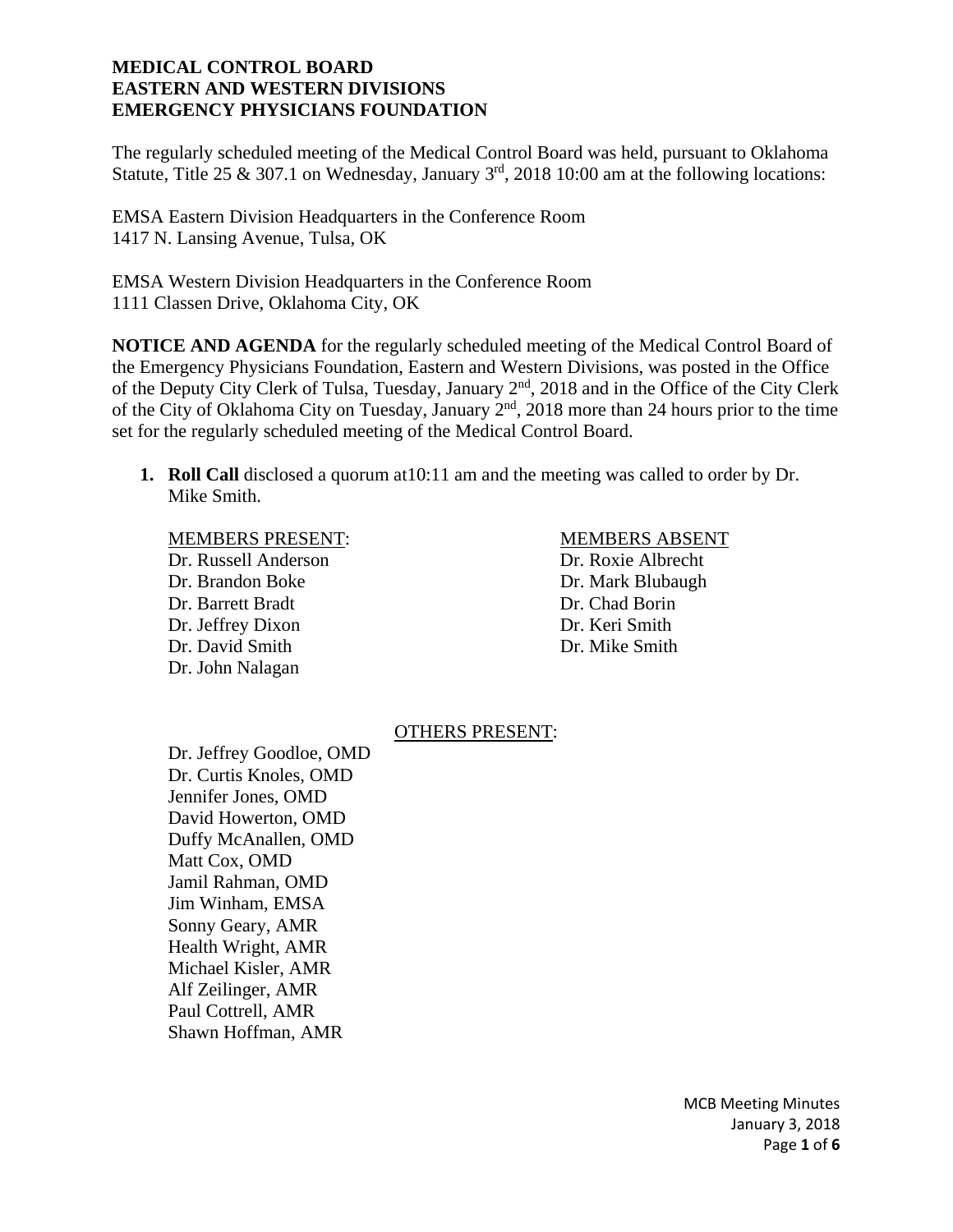## **2. Review and Approval of November 2017 MCB Meeting Minutes**

| <b>MOTION: Dr. David Smith</b> | SECOND: Dr. Brandon Boke |
|--------------------------------|--------------------------|
| Aye:                           | <b>ABSENT</b>            |
| Dr. Russell Anderson           | Dr. Roxie Albrecht       |
| Dr. Brandon Boke               | Dr. Mark Blubaugh        |
| Dr. Barrett Bradt              | Dr. Chad Borin           |
| Dr. Jeffrey Dixon              | Dr. Keri Smith           |
| Dr. John Nalagan               | Dr. Mike Smith           |
| Dr. David Smith                |                          |
|                                |                          |

# **3. EMSA President Report**

Mr. Winham gave compliance, late call graph, exclusion summary, and destination hospital reports for October 2017 and November 2017.

Mr. Winham stated that the PCR faxing system is working better and EMSA will be moving to a new system called Cloverleaf. The Cloverleaf system will also allow the EMS system to obtain healthcare documentation from the hospitals. EMSA will be working to make agreements with each facility.

Dr. David Smith asked if ECGs would come across the new system. Mr. Winham stated that the 12-lead ECG telemetry will stay via the LifeNet system in a parallel service.

Mr. Winham shared that the City of Warr Acres and Bethany both moved to Samaritan Ambulance for ambulance transport services as of January 1, 2018 at 0800.

# **4. Medical Director Report**

Dr. Goodloe shared that the divert reports are posted for MCB physician review and asked that each MCB physician closely review the data for their represented hospital.

Dr. Goodloe shared that this is a special day for two individuals in the OMD office. Happy Birthday to Duffy McAnallen and Happy 15<sup>th</sup> Anniversary in OMD to David Howerton.

Dr. Goodloe stated that the 2018 Medical Control Board Treatment Protocol set will go into effect January 15<sup>th</sup>, 2018. OMD has updated the MCB/OMD website with a new look and functionality, partially to increase usability of the protocols.

The entire OMD team shot a video for the 2018 Protocol Summary of Changes and the video will be rolled out to agency key EMS leaders by early next week.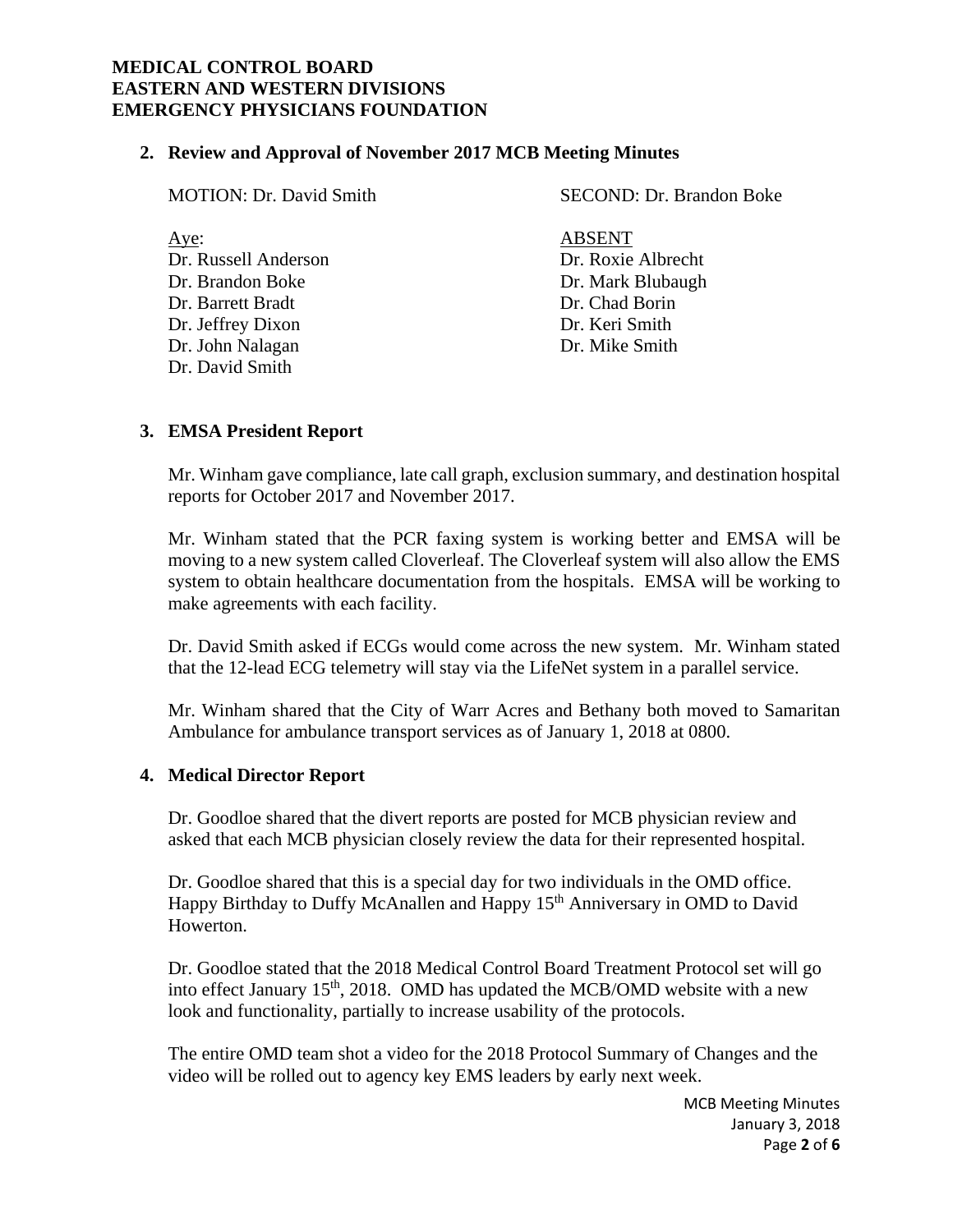Dr. Goodloe and the entire OMD team will be going to Wichita to look at their "virtual classroom" and commercial EMS didactic testing platform.

Dr. Goodloe also took time to praise the field crews for their attitudes during the busy holidays.

# **5. Review and Approval of Protocols 5A, 5C, 16V, 16VV to Remove Morphine and Hydromorphone**

Dr. Goodloe reviewed the supporting literature for the removal of morphine and hydromorphone from chest pain and ACS patients.

MOTION: Dr. Barrett Bradt SECOND: Dr. Brandon Boke

Aye: ABSENT Dr. Russell Anderson Dr. Roxie Albrecht Dr. Brandon Boke Dr. Mark Blubaugh Dr. Barrett Bradt Dr. Chad Borin Dr. Jeffrey Dixon Dr. Keri Smith Dr. John Nalagan Dr. Mike Smith Dr. David Smith

# **6. Review and Approval of HIPAA Policy**

Dr. Knoles reviewed the HIPAA policy that was a combined effort from Matt Cox, Ms. Angela Lehman ,who is the EMSA compliance officer, as well as Mr. Koepsel, MCB/OMD legal counsel.

Dr. David Smith

Aye: ABSENT Dr. Russell Anderson Dr. Roxie Albrecht Dr. Brandon Boke Dr. Mark Blubaugh Dr. Barrett Bradt Dr. Chad Borin Dr. Jeffrey Dixon Dr. Keri Smith

MOTION: Dr. Brandon Boke SECOND: Dr. Russell Anderson

Dr. John Nalagan Dr. Mike Smith

MCB Meeting Minutes January 3, 2018 Page **3** of **6**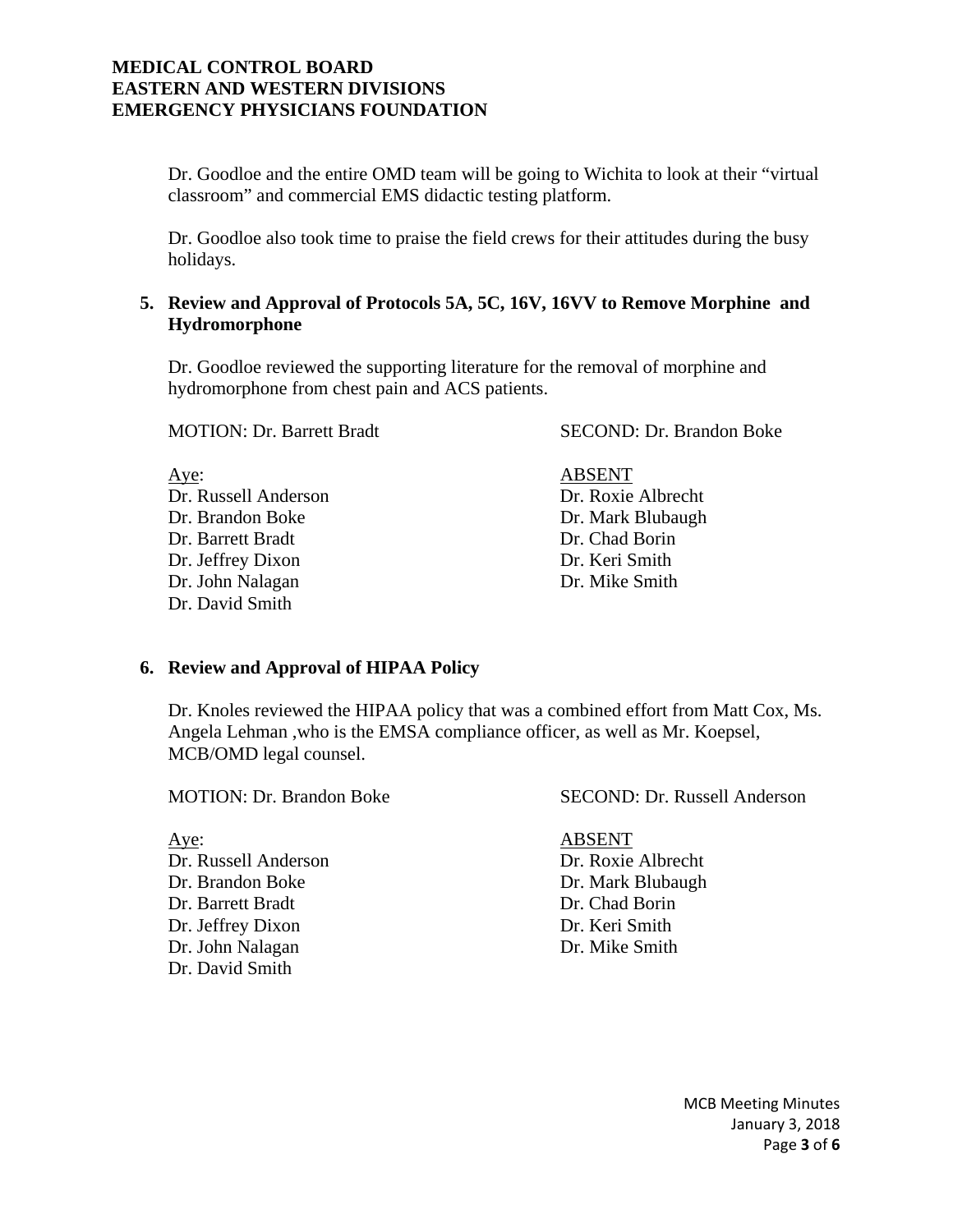## **7. Review and Approval of Ambulance Inspection Form**

David Howerton shared that we are increasing the NIPPV equipment set from 1 to 3. Dr. Goodloe shared that our ambulance inspection form is only a clinically required minimum compendium of equipment and that agencies are able to carry additional number of approved equipment/medication items if operational efficiency is increased by doing so.

MOTION: Dr. Brandon Boke SECOND: Dr. John Nalagan Aye: ABSENT Dr. Russell Anderson Dr. Roxie Albrecht Dr. Brandon Boke Dr. Mark Blubaugh Dr. Barrett Bradt Dr. Chad Borin Dr. Jeffrey Dixon Dr. Keri Smith Dr. John Nalagan Dr. Mike Smith Dr. David Smith

## **8. Review and Approval of Tactical Emergency Operations Protocol – Junctional Tourniquet**

Dr. Goodloe shared that Jennifer Jones has spent significant time in reformatting this protocol set to be more in line with the front-line system set of protocols. Clinical substantiation for use of the junctional tourniquet by tactical EMS personnel was presented.

MOTION: Dr. Brandon Boke SECOND: Dr. John Nalagan

Aye: ABSENT Dr. Russell Anderson Dr. Roxie Albrecht Dr. Brandon Boke Dr. Mark Blubaugh Dr. Barrett Bradt Dr. Chad Borin Dr. Jeffrey Dixon Dr. Keri Smith Dr. John Nalagan Dr. Mike Smith Dr. David Smith

# **9. Review and Approval of October 2017 and November 2017 MCB Financial Statements**

Jennifer Jones shared the financial statements. Deer Creek, Bethany, and Sand Springs fire departments have yet to turn in their 17-18 CQI subsidy funds to our office. Bethany will only be paying half of their subsidy since they have left our medical oversight as of January 1st, 2018.

> MCB Meeting Minutes January 3, 2018 Page **4** of **6**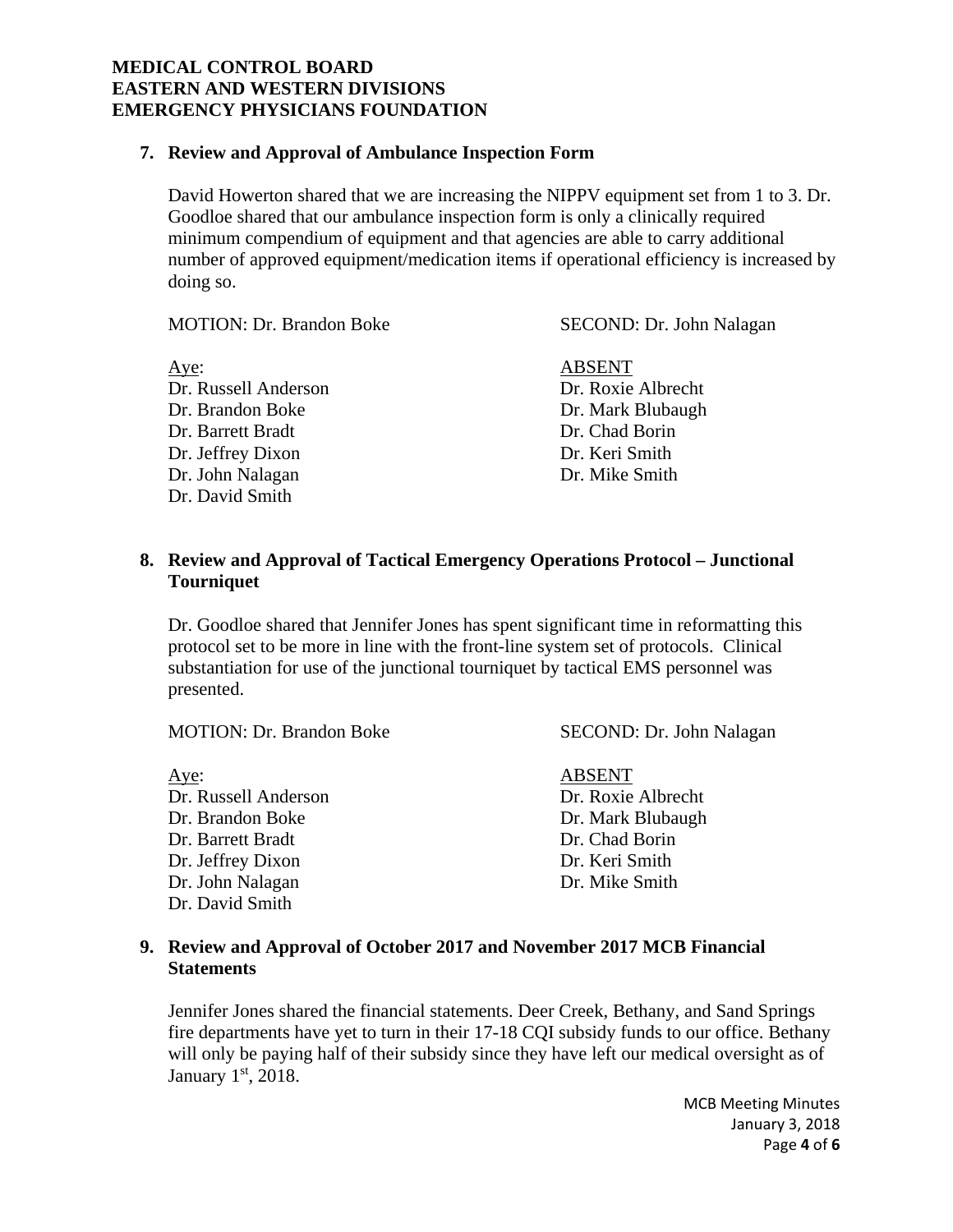Dr. Goodloe explained that the legal fees for the year have already exceeded what we anticipated, due to the EMSA lawsuit. Our office turned over the subpoenaed MCB meeting minutes, annual reports and CQI-related documentation to Kris Koepsel. The subpoena came from legal counsel representing Stephen Dean.

| <b>MOTION: Dr. Brandon Boke</b> | <b>SECOND: Dr. Barrett Bradt</b> |
|---------------------------------|----------------------------------|
| Aye:                            | <b>ABSENT</b>                    |
| Dr. Russell Anderson            | Dr. Roxie Albrecht               |
| Dr. Brandon Boke                | Dr. Mark Blubaugh                |
| Dr. Barrett Bradt               | Dr. Chad Borin                   |
| Dr. Jeffrey Dixon               | Dr. Keri Smith                   |
| Dr. John Nalagan                | Dr. Mike Smith                   |
| Dr. David Smith                 |                                  |

## **10. Information Items**

Dr. Goodloe shared that he and David Howerton would be presenting at the NAEMSP conference next week and that was the reason we had to move the MCB meeting to this first Wednesday of January. EMS Today conference is at the end of February in Charlotte, NC and Dr. Goodloe and Dr. Knoles will both be presenting. Also the OMD team will be attending the Gathering of Eagles conference in Dallas on March  $2<sup>nd</sup>$  and  $3<sup>rd</sup>$ , 2018, where Dr. Goodloe is anticipated to present some of the latest system advances as well.

Dr. Goodloe shared that there had been a recent unauthorized access to one of the hospitals in Tulsa. An individual had access to an unauthorized ID card and was able to access the Emergency Department. Dr. Goodloe advised cautious accountability with ID access card(s), equipment and uniform.

## **11. Next Meeting – March 14, 2018**

## **12. Adjournment**

Upon Motion by Dr. Brandon Boke and seconded by Dr. Russell Anderson, the Medical Control Board voted to adjourn the meeting at 11:08am

Approved By: Date Approved: David Smith, MD MCB Secretary

 $\overline{a}$ 

MCB Meeting Minutes January 3, 2018 Page **5** of **6**